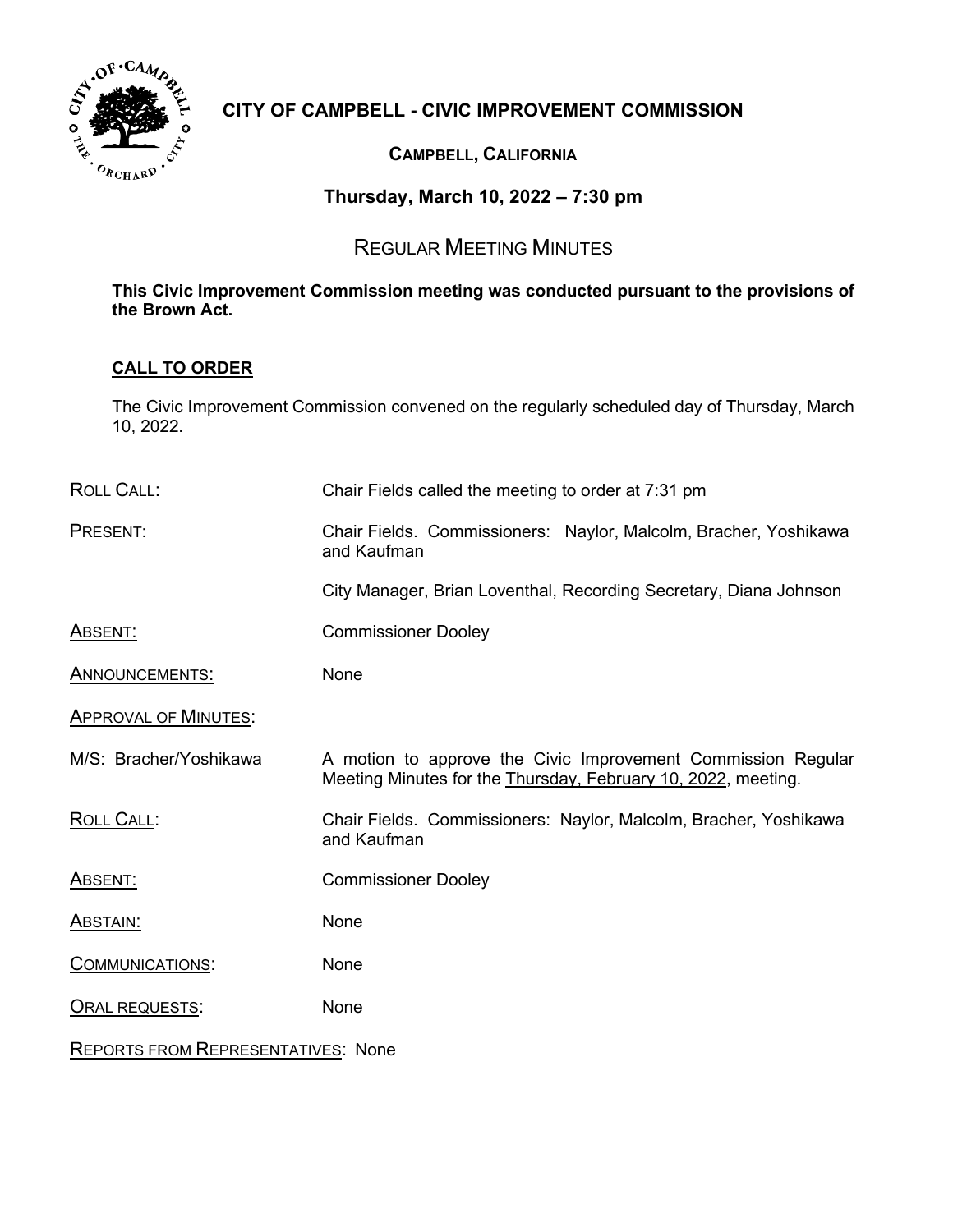### REPORTS FROM STAFF:

Museum Report: Senior Museum Specialist, Kerry Perkins presented the Museum report for the month of March. A written copy of this report was included as an attachment to the March Agenda.

Adult Center Report: Senior Services Supervisor, Tina Wong-Erling provided a summary of the Adult Center activities for the month of March. A written copy of this report is included in these minutes as Exhibit A.

City Update: City manager Loventhal provided an update on city events and public meetings.

#### NEW BUSINESS:

Public Hearing: FY 22 Neighborhood Association Assistance Grant: The Civic Improvement Commission reviewed the FY 22 Neighborhood Association Assistance Grant applications during the March 10 Study Session. Grant Applicants, or their representatives were invited to attend both the Study Session and Regular meetings. Total funding for grant is \$2500. Each Neighborhood Association is eligible to receive \$500.

The following Neighborhood Associations submitted grant applications:

- Campbell Village
- Downtown Campbell
- Hamann Park
- Moreland West
- San Tomas Area Community Coalition (STACC)

During the Regular CIC meeting, the Neighborhood Associations present were given the opportunity to ask questions and report how they utilize the grant. Michael Krey representing Moreland West Neighborhood and Mark Edelmen from the Downtown Campbell Neighborhood Association were present virtually; however, due to technical difficulties, were not able to provide public comment. The Neighborhood Associations will be invited to attend the April Civic Improvement Commission Meeting wherein they will be given another opportunity to report how they will utilize the grant funding.

There were no further questions or comment from the Commission.

#### Budget Requests FY 22/23:

Social Service Subgrant: The Civic Improvement Commission is responsible for making recommendations to the City Council on allocating the City's Social Service Subgrant funds to qualified social service agencies. Currently, City Council has authorized funding in the amount of \$55,000. The Commission has expressed interest in increasing the grant amount to include a costof-living increase. Staff to provide a summary of past Social Service Subgrant funding for CIC review and consideration.

Public Art/Beautification Grant: The City of Campbell Pilot Beautification Grant program provides matching grant funding to support Campbell neighborhood groups, small businesses and non-profit organizations to develop and implement projects that will provide physical improvements viewable from the public right-of-way to neighborhoods and small businesses to help achieve code compliance and aesthetic enhancement upon completion. Currently the Pilot Beautification Project was temporarily postponed due to budgetary constraints. The CIC discussed revisiting the pilot